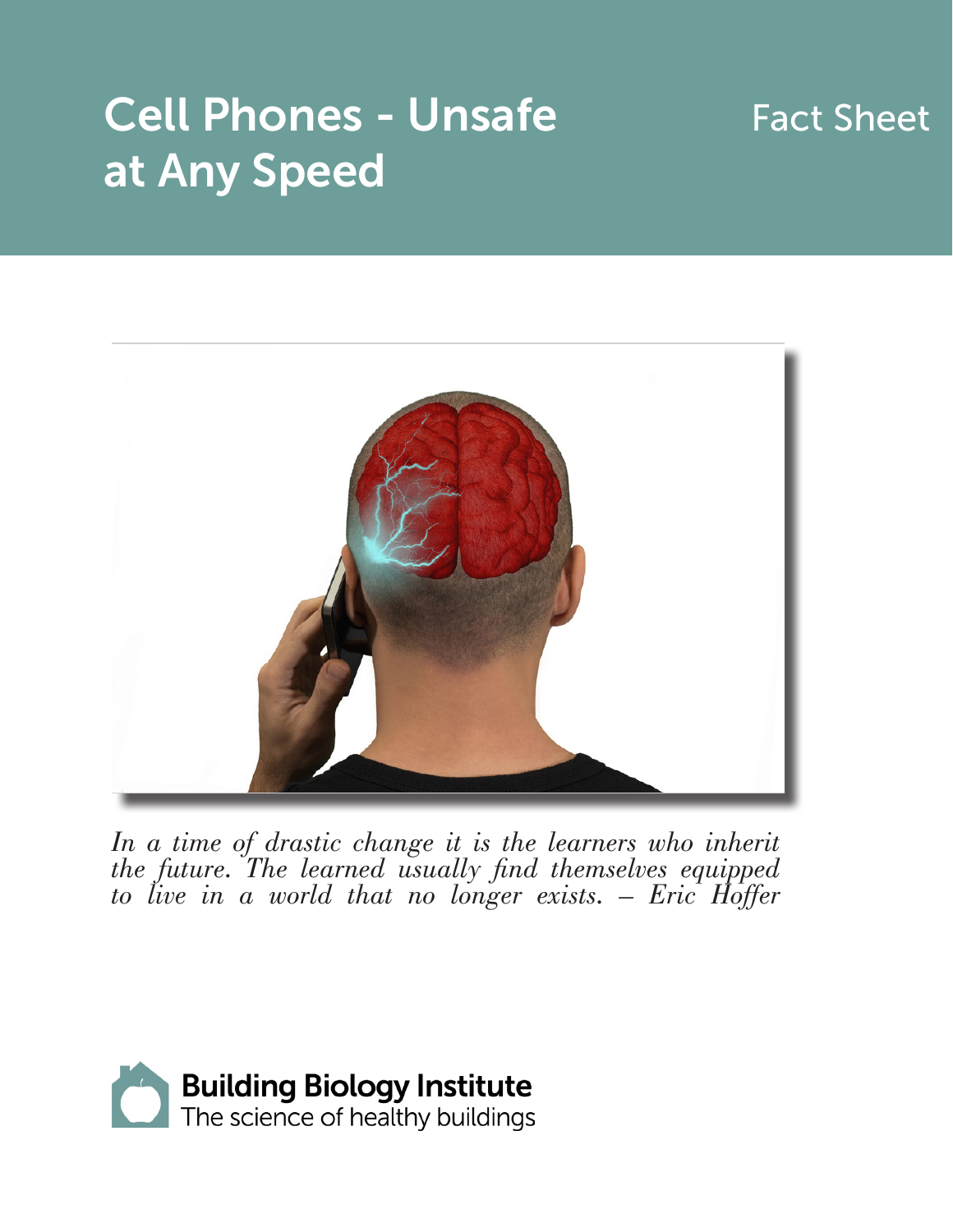## Cell Phones: Unsafe at Any Speed

Cell phones are unhealthy at any speed, and the speed is increasing year in and year out with generational advances in cellular technology. Beginning in 1973, with the first-generation (1G) offering two-way analog radio telephones, to today, with fourth-generation (4G) two-way digital radio, Internet communication devices are not really telephones and not really computers. They are cameras and photo albums, real-time maps with audio directions, pocket planners, wallets, weather forecasters, reference materials (e.g., *How do I change my tire?*) at your fingertips, home security monitors, email boxes, radios and mp3 players, televisions, and sometimes used for texting and phone calls. Many people would be hard-pressed to live without one.



Unfortunately, this modern-day marvel is also increasing our exposure to artificial electromagnetic radiation to astronomical levels. Radio waves were discovered in the early 1800s, and then came radio broadcasting starting with the first transmission in 1906, and then the first radio station in 1920. Twoway radio devices were introduced during WWII as walkie-talkies. Radar also came into being during WWII, using higher frequencies. The impact to biology was not a consideration until radar operators, a very highly skilled resource, became injured. Health studies began, not with trying to understand the danger, but to find the acceptable levels of exposure; thus, the thermal versus non-thermal debate ever since. The telecommunications industry is regulated only on the thermal exposure component, which is the well-known specific absorption rate (SAR) limits. The non-thermal exposure findings, since the radar investigation, have been relegated to the closet. The EMR from cell phones, cellular antennas, Wi-Fi, etc., is digital, pulsed, non-ionizing radiation. This form of radiation may be the most pernicious of all the artificial EMR in our environment, not including the accepted dangerous ionizing radiation of nuclear radioactivity or X-rays. Current science links autism, Alzheimer's disease, cancer (i.e., brain, breast, testicular), as well as insomnia, lower sperm counts, and DNA damage. But, like the fight against the tobacco industry in 1990s, the telecommunications industry is using the "merchants of doubt" strategy to obfuscate the reality that cell phones emit unhealthy radiation and may be outright dangerous with longterm exposure.

The telecommunications industry is a behemoth. They are already on a trajectory to increase speeds and bandwidth of the technology to the fifth generation (5G). Experts project that there will be over 22 billion (with a *B*) devices in use by 2020, including all smartphones, tablets, and PCs accessing the Internet. Much of this access is by cellular telephones and the rest is through non-telephone devices, but the world of Internet access is complex. Dr. Timothy Schoechle explained in his paper, *Reinventing Wires,* published in 2018, how there is a triopoly of a power struggle between the cable company (Comcast) and cellular companies (AT&T and Verizon). U.S. government regulations are partially, maybe wholly, to blame and all the while the health impacts, ever growing, are taking a back seat while the triopoly of power driven by short-term profits and market share are battling it out. The Telecommunications Act of 1996 regulated wired phone service while making wireless and cable broadband services unregulated. Thus, Verizon and AT&T want to move all their phone services to more profitable wireless, and have stopped pursuing fiber optic cables to the home. The entire backbone of both the cellular network and the broadband network are fiber optic. Fiber optic cable is far faster than wireless will ever be.

Mobile telephony was intended as an extension to the existing telephone network, not as a replacement. This idea has gone awry because of corporate greed. This is mostly true in the United States because of